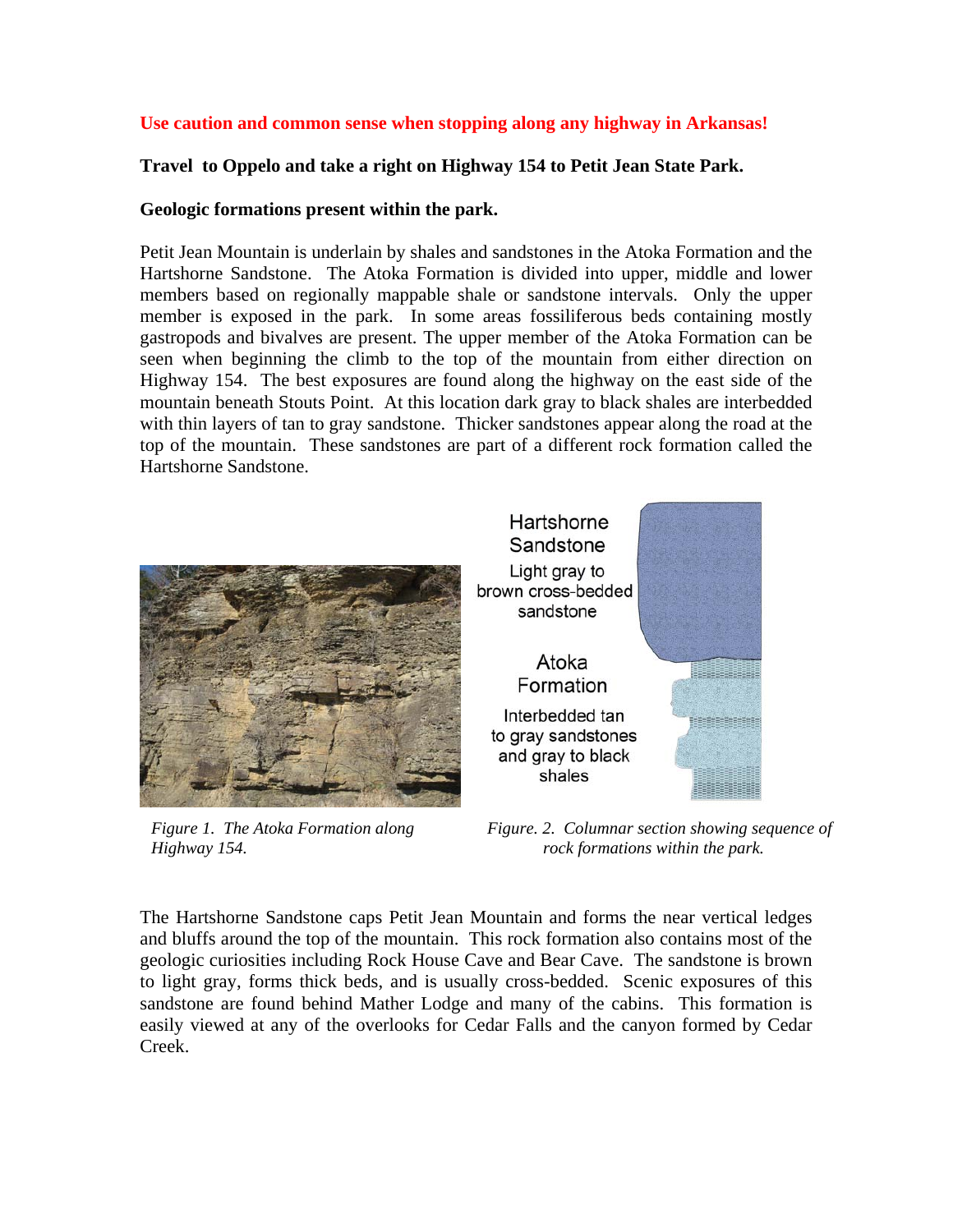

 *Figure 3. Hartshorne Sandstone capping Petit Jean Mountain.* 

# **STOP 1A – Cedar Falls Overlook**

### **Directions: Turn right off of Highway 154 into the parking area for Cedar Falls Overlook when heading east/southeast toward Mather Lodge.**

This is a very short walk to a magnificent view of the canyon cut by Cedar Creek and Cedar Creek Falls. Walk underneath the stairway and around to the left to see great liesegang banding sometimes called box-work and "carpet rock"**.** 



*Figure 4. View of Cedar Falls from overlook.* 

## Carpet Rocks

Box-shaped and triangular patterns are abundant in the sandstones on top of Petit Jean Mountain. These patterns form when iron present in the rock is oxidized. Iron exists as the minerals siderite, magnetite, hematite and some clay minerals that are present in the Hartshorne Sandstone. At some point in geologic history water filled the pore spaces of the rock formation and came into contact with minerals made up of iron. This caused the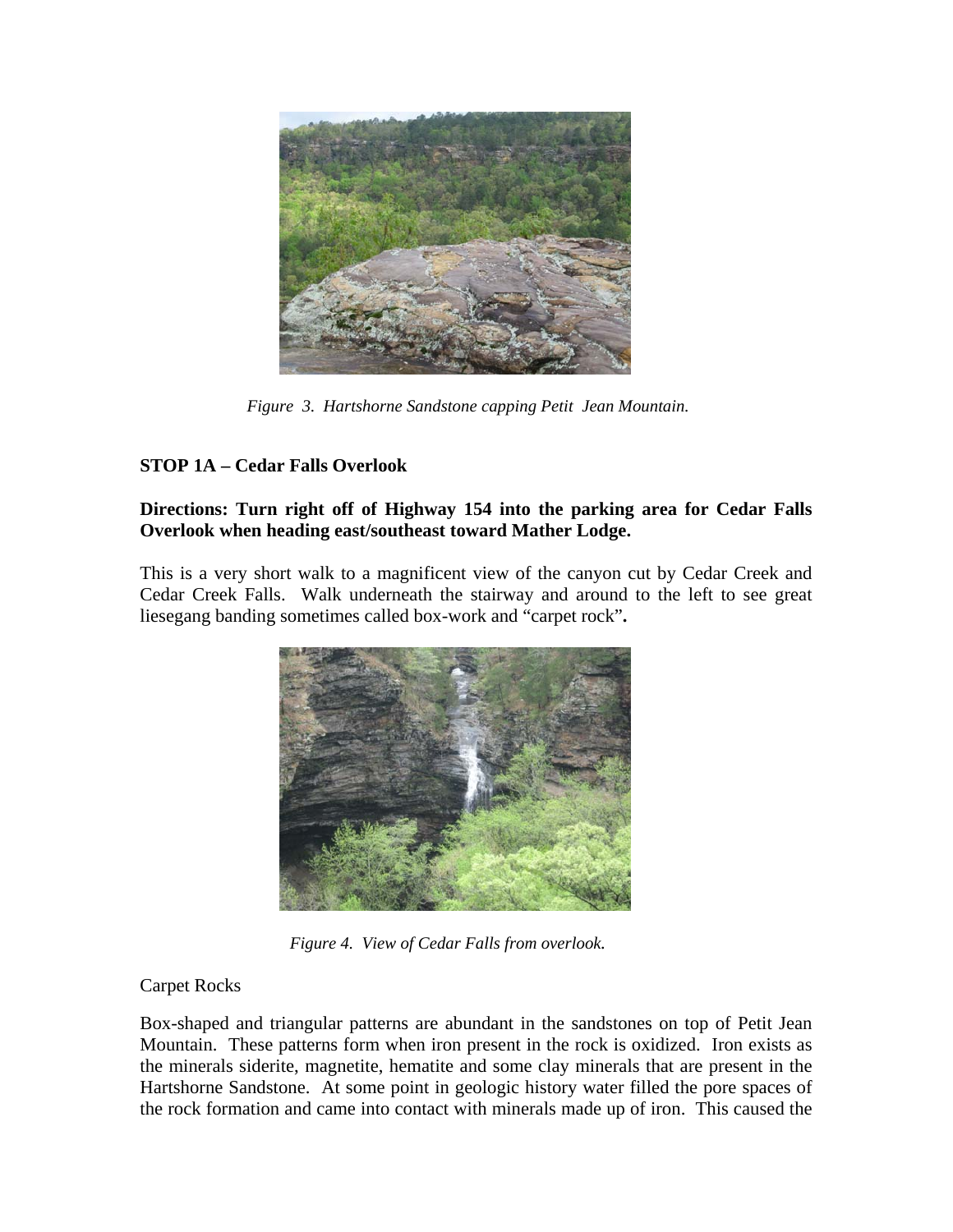iron to go into solution. If the rock becomes exposed to air then oxygen is added to the solution and causes the iron to oxidize and precipitate out along exposed joints in the rock formation. Sometimes color bands result from the different oxidation states of iron. These bands are also referred to as Liesegang banding or box work by the scientific community. Often the joints form interesting triangles referred to as "carpet rock" by the park community.





*Figure 5. "Carpet rocks" along Cedar Creek Trail.*

*Figure 6. Box work near Cedar Falls overlook*.

### **STOP 1B – Turtle Rocks area near Mather Lodge**

**Directions: Veer right off of Highway 154 onto lane toward Mather Lodge. Stop near first rock outcropping on right side of road.** 

Turtle Rocks

Some of the most unique features seen around the park are those called "turtle rocks". Mounded polygonal structures resembling a turtle shell were carved in thick sandstones of the Hartshorne Sandstone. These features are unique to this sandstone but not to the mountain itself. More turtle rocks can be found throughout the Arkansas River Valley where the Hartshorne Sandstone is exposed. Turtle rocks also exist on Pleasant View Mountain and London Mountain near Russellville and Cove Mountain south of Petit Jean State Park.

The exact processes that create "turtle rocks" are poorly understood. One explanation involves spheroidal weathering. This process occurs when water percolating through cracks and between individual grains in the rock loosens and separates layers of the rock. The weathering acts more rapidly on the corners and edges of the rock producing a rounded shape. Another theory concerns the amount of calcite present in the matrix of the rock holding the grains together along with the size of the grains that allow for this